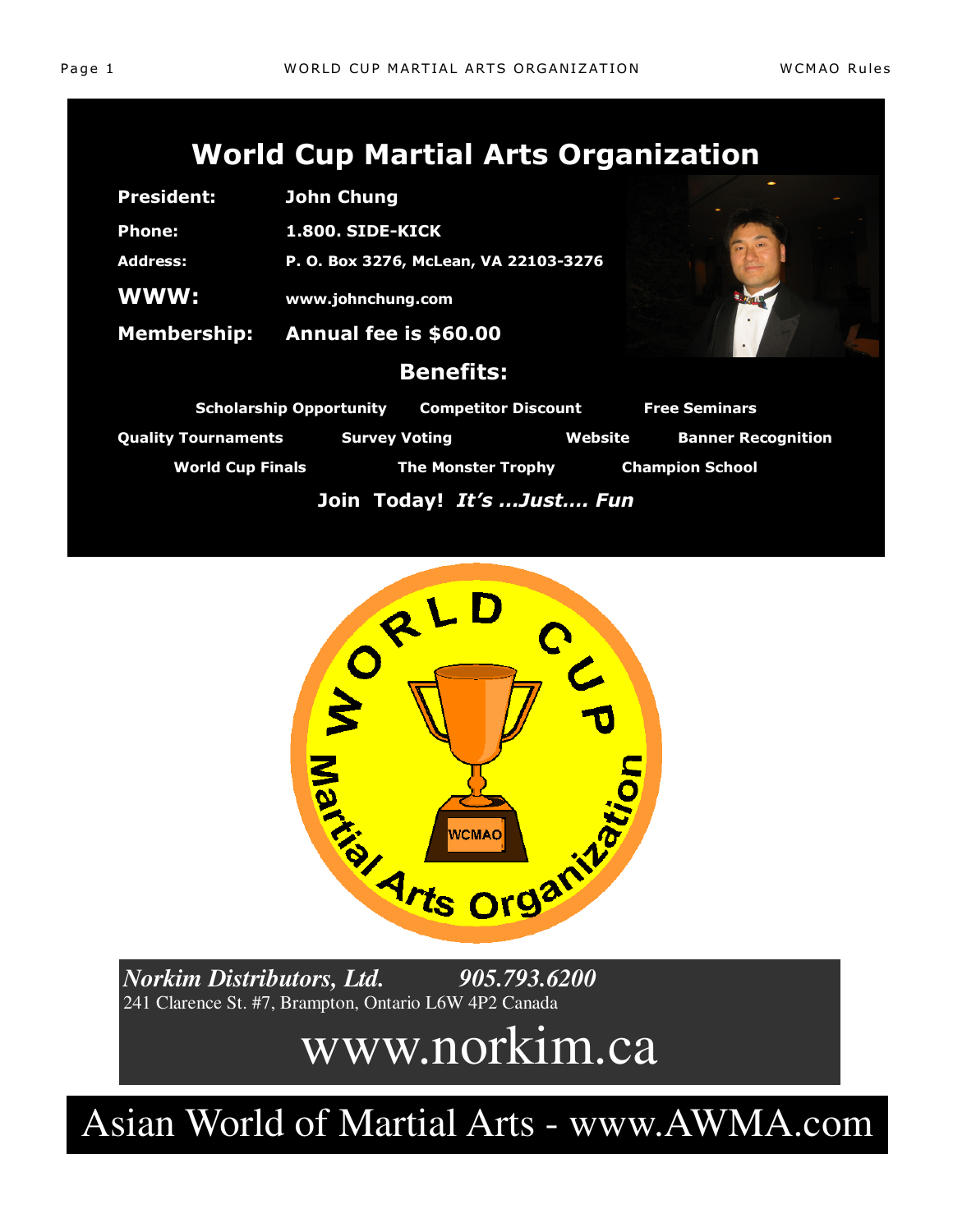**Rules of play:** Luck of the draw. No seeds.

**Availability:** When the division has been declared closed and/or the charting has been started, No late entries will be accepted. Only the promoter and /or the arbitrator can make the final decision.

**Judges:** There must be three (3) Judges for Forms, Weapons, Self-Defense, Breaking, and Sparring divisions.

There must be four (4) Judges, one (1) Center Referee and three (3) Judges, for Continuous Sparring divisions.

There may be five (5) Judges for Black Belt Divisions.

There may be seven (7) Judges for Forms and Weapons Grand championship Run-Off and /or Finals.

**Coaching:** Allowed from Coaches' Box and designated areas.

**Uniforms**: All competitors must wear a complete Martial Arts uniform in good condition representative of their style.

A competitor with offensive words or artwork on the uniform are **Not Allowed and** will be denied the privilege of participation. In Forms, shoes maybe worn. However, if the uniform top is a T-shirt, sweat shirt or tank top with the school logo, it will be acceptable.

In sparring, the uniform must have sleeves that reach to the middle of the forearm. T-shirts, sweats, and tank tops are **Not Allowed! Traditional Forms:** A competitor must compete in the appropriate division.

If such styles, Korean, Japanese, Okinawan, Chinese, Kenpo, Kung-Fu, or Wu-Shu is not specified in the division, then the competitor may perform any style of Traditional Form. The competitor will be disqualified for competing in an inappropriate division.

**American/Creative/Open Divisions:** Unlike the Traditional Divisions, these divisions are more Free Style Divisions. These divisions may include modified Traditional Forms as well as Creative Forms.

However, Any moves more than 360 degree spin, body being inverted more than parallel to the floor or gymnastics and/or non Martial Arts moves are **Not Allowed** (540's, Aerials, Kip-ups, etc…) However, a forward or backward roll is allowed! **Extreme Division:** May perform any moves - All Martial Arts, Acrobatics, Dance, & Athletic moves are Allowed.

**Musical Divisions:** Same as the American/Creative/Open & Extreme Divisions, but the Form must be choreographed to the music. Background music will be judged as poor choreography for not being synchronized to the music. The use of music should be to enhance the presentation of the competitor's techniques and synchronization plays a major part in the score. The time limit of three (3) minutes once the competitor enters the ring is not reversible due to music difficulties. This also applies to the Musical Weapons Divisions. **Weapons:** Sharp weapons are **Not Allowed** in the Junior Divisions.

If a competitor drops the weapon, or the weapon breaks during the competition, the competitor will be automatically disqualified. If a competitor recklessly or carelessly misuses the weapon, the competitor will be penalized or disqualified.

**Music:** The Competitors are responsible for their own music. This includes music, music player, and power supply to play the music and/or any other required equipment. You are responsible for supplying various options of your music for the night time finals. Due to numerous musical divisions and the success of having many competitors at the tournaments, your music needs to be controlled. You may not have your music overpower other rings.

**Sparring:** All competitors must wear Approved Protective Equipment: **Headgear**, **Footgear**, **Handgear**, **Mouthpiece, and Groin Protector (Male Only). Chest Protector & Face Shield for 17 & Younger Competitors are Mandatory!** All of the head, face, chest, abdomen, and kidneys are legal target areas. Groin is NOT a target!!!

Light Headgear contact is allowed in All of the Divisions. Face contact is allowed in the Adult Black Belt Divisions Only!

Face contact in all of the other divisions will result in a **Warning, Penalty Point, or Disqualification!** 

All Under Black Belts and Junior Black Belts must use either light or no contact to score to head target areas, and light or moderate contact to score to body target areas. Adult Black Belts must make contact to all of the scoring areas.

Drawing of blood is NOT an automatic disqualification!

Only standing Sweeping techniques to the footgear part of the front leg allowed. Takedowns or sweeping the base leg is **Not Allowed ! Time Out:** There can be **one** (1)-ten (10) seconds Time Out per match/round Only when play has stopped.

**Out of Bounds:** Out of bounds is when neither foot is inside or touching the boundary line.

Penalties: Illegal or Excessive contact, Illegal techniques, contact to non-scoring area, hitting after the break, out of bounds, dropping or running to avoid fighting and unsportsmanlike conduct are subject to **a Warning, Penalty Point, or Disqualification** by the Center Referee or with a majority vote by the Judges.

**Point and Penalty: Only one (1) warning is allowed.** Thereafter, a Penalty point will be given.

A point **can** be awarded to a competitor, and at the same time a penalty point can be awarded to a same competitor, thus giving a competitor two (2) scores. However, a point and a penalty **can not** be given to the same competitor.

**Ground Fighting:** Ground Fighting is **Not Allowed!**

**Techniques:** Allowable techniques include all controlled Martial Arts kicks and hand techniques.

Grabbing one (1) second to score is allowed. All other techniques are illegal. Blind techniques are **Not Allowed!**

**Weighing-In:** All of the competitors must weigh-in and must compete in appropriate weight division.

**Judging Error:** A Judge making an admitted error may immediately change the error.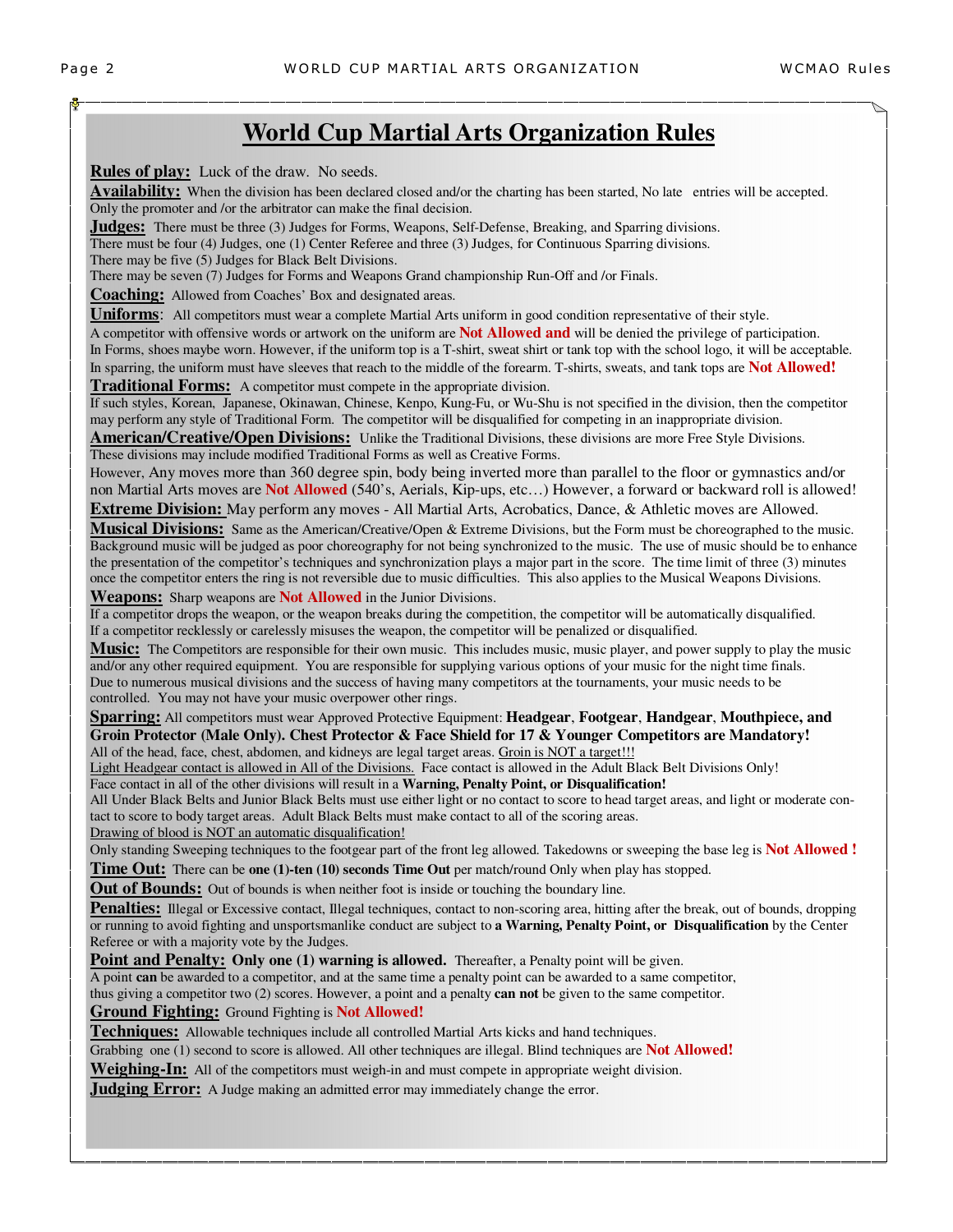#### **Time Limits:**

Point Sparring: Two (2) Minutes. The competitor to the first five (5) points or the competitor with the most points at the end of two (2) minutes will be declared winner.

**Continuous Sparring:** Two (2) rounds. One (1) minute per round, with a thirty (30) second break between the rounds. The competitor with most points at the end of two (2) rounds will be the winner.

**Forms & Weapons:** Three (3) Minutes. If the competitor exceeds the time limit, the competitor will be

automatically disqualified. Four (4) Minutes time & music for the Grand Championship Finals will be allowed.

**Breaking:** Five (5) Minutes includes Set-up and Clean-up. Maximum of three (3) station for Under Black Belts and

five (5) stations for Black Belts will be allowed. Multiple Breaks are to be one (1) station.

**Self-Defense:** Three (3) Minutes. Up to five (5) defenses or five (5) sets of fighting skits are allowed.

**Team Forms & Weapons:** Three (3) Minutes. Minimum of Two (2) to Maximum of ten (10) people.

**Team Demonstration:** Four (4) Minutes. Minimum of two (2), No maximum people.

**Team Sparring:** Ninety (90) seconds per round. Total points.

**Self-Defense:** The competitor may use props and/or weapons (no sharp objects are allowed). Maximum of five (5) sets of defenses or fighting skits are allowed. The competitor may have one (1) or multiple attackers. The competitor will be judged on application, effectiveness, control, and execution of the techniques. Music is Not Allowed in the Self-Defense division unless the division is specifically designated for a choreographed Fighting or Musical Self-Defense division.

**Team Forms & Weapons:** Music is Allowed.

Teams will be judged on: Execution, Originality, Presentation, and Synchronization (50% minimum).

**Team Pairs:** Music is Allowed.

Teams will be judged on: Execution, Originality, Presentation, and Synchronization (100 %).

**Team Demonstration:** Music and Props are Allowed.

Teams will be judged on Execution, Originality, Presentation and Showmanship.

**Team Sparring: Adults:** See specific requirements. **Juniors:** See Age and/or weight requirements.

In case of a disqualification, the other Team will receive Five (5) advantage points regardless of the score.

Example: If Team A is leading Team B by 3 - 2 and Team A gets disqualified, the score will be three (3) for Team A and ,two (2) plus five (5), seven (7) for Team B. However, if Team B gets disqualified, the score will be eight (8) for Team A and two (2) for Team B.

**Scores: Point Sparring**: Competitor's score is received with a majority decision from the judges. The judges will use their fingers to indicate whether they are awarding **one (1) point** for a **hand technique** or **two (2) points** for a **kicking technique.** 

The promoter may use different point systems for scoring in sparring. (Example: One (1) point for all techniques).

**Incase of a Tie**, first competitor to score is a Winner!

**Sparring Grand Champion:** Two (2) minutes total points or ten (10) point spread to determine the winner.

**Continuous Sparring:** Ten (10)-points must system will be used. Ten (10) for the winner and Nine (9) for the loser will be awarded. There can be a 10-8 round. **In case of a Tie**, the competitors will compete an extra round to determine the Winner!

Three (3) judges to determine the winner. Center Referee awards only warnings and penalty points!

**Forms and Weapons:** Scoring range will be issued by the center Referee at the beginning of each division, taking into consideration the number of competitors. If five (5) judges are used, the highest and the lowest scores will be dropped, then, the remaining three (3) scores will be added to determine the winners.

If only three (3) judges are used, all of the three (3) scores will be added to determine the winners.

**Dropping the weapon** is an automatic **Disqualification** anytime Weapons are used. (Except in Team Demonstration Division!) **Restarting of the Forms** in the Black Belt Division is automatic **disqualification.** 

However, in the Under Black Belt Divisions**, 0.5** points deduction from the **TOTAL SCORE**.

**In case of a Tie,** the competitors will perform again with the same or a different Form to Determine the First Place Only. Judges will vote to determine the Winner! Other places will go to Judges' scores.

**Breaking:** The judges will first count the number of attempts, then the difficulty of the techniques, then the presentation of the breaks. **In case of a Tie,** the Judges will vote to determine the Winner! **No Fire or Glass Breaks!!!** 

**\*The Competitor is responsible for the Clean-Up or No Score\*** Must Supply Own Material.

**Self-Defense:** Score will be issued using application, effectiveness, control, and execution. *Sharp weapons are Not Allowed!!!*

**In case of a Tie,** the competitors will perform again with the same or a different routine. Judges will vote to determine the Winner!

**Team Forms & Weapons and Team Sparring:** Same guideline as listed above.

**Belt Ranks:** White, Yellow, Gold, and Orange Belts are **Beginner Division**.

Green, Purple, and Blue Belts are **Intermediate Division**. Red, Brown, and Black Belt Candidates are **Advanced Division**.

**Age Rule:** Competitor must compete in Age-appropriate division on the day (s) of the competition.

Only exception is if the competitor's birthday is on the day of the competition. Example: If the Birthday is on January 1st, and the competition is also on January 1st, then the competitor may chose to compete in either Age-appropriate divisions.

However, competitor may not compete in two different Age groups.

A competitor must be able to provide **Proof of Age**. (Birth certificate, Passport, or a Government issued photo ID)

Arbitration: No arbitration on the Judge's decision is allowed.

Any disputes of the rules will be determined by the Arbitrator's decision!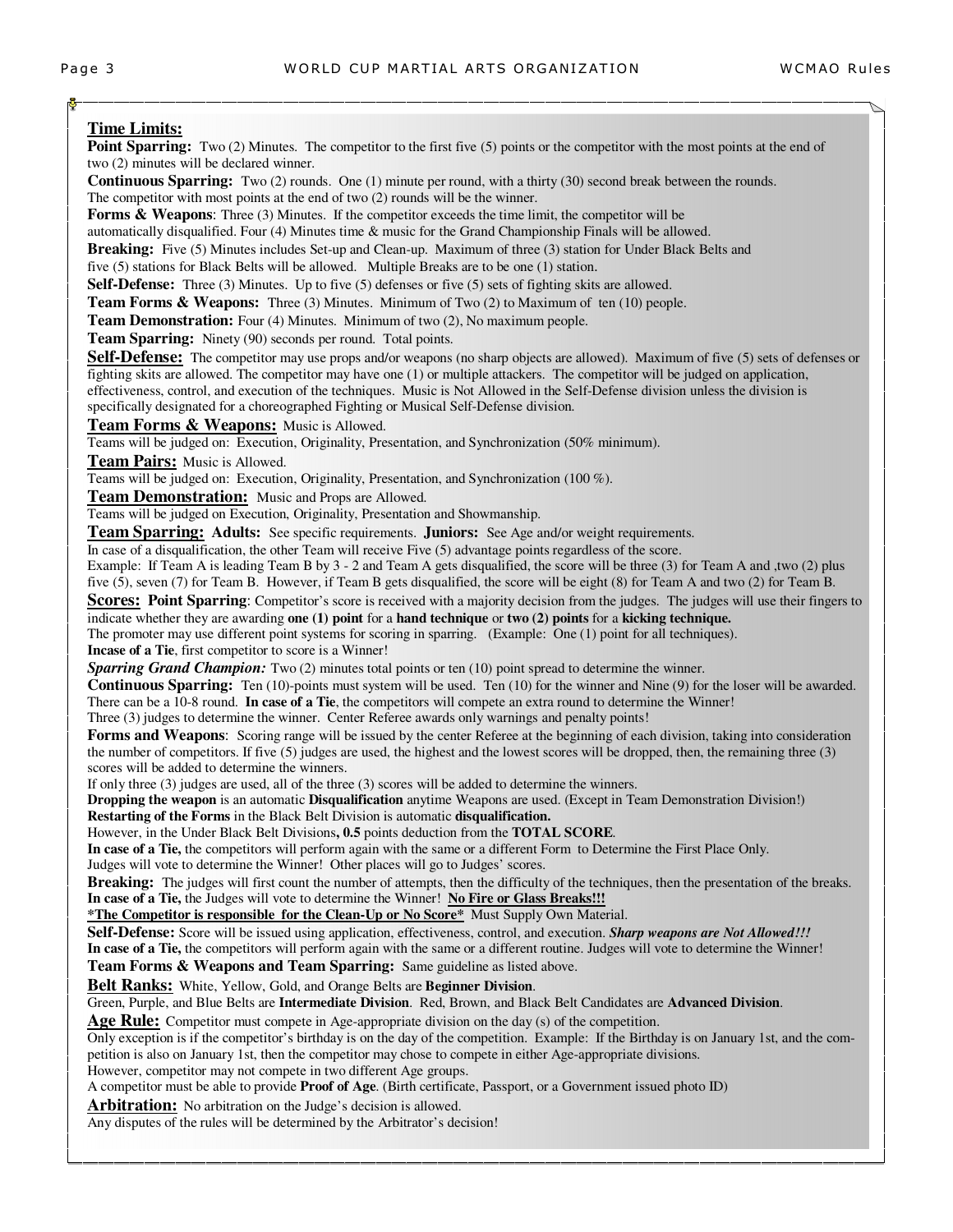Rules for the Continuous Sparring: (Two - 1-Minute Rounds)

The Winner will be determined by:

- Who is Controlling the fight.
- Who is the Dominant fighter.
- Who is scoring more points. Same point rule as the point sparring.
- 10 points for the Winner and 9 for the Loser per Round. (There can be a 10 8 Round)
- Penalty points will be subtracted from Total Points.
- Penalties and Warnings carry into Over Time.
- Light to Medium Head Gear Contact is allowed.
- Medium to Heavy Contact is allowed to the body.
- **Absolutely No Face Contact!!! Please be very Cautious.**
- **Knockout will result in Disqualification.**

**Excessive Contact or Uncontrolled Techniques will result in Warning, Penalty point, or disqualification.**

**There will be a One (1)-Ten Second (10)'Time-Out' allowed per Match not per Round.**  Time-Out can be called by the Fighter or the Coach. Time-Out can be called ONLY during the break of the match.

**There will be three (3) Judges and one (1) Referee. The Referee will be in charge of the fight and the safety of the fighter. The Referee will issue Warnings and Penalty Points Only. Three Judges will score the fight and determine the winner and the loser for the Round.** 

### **PLEASE make a decision!!! :-)**

**Pick a WINNER!!!** 



## BERMUDA OPEN

**Bermuda Karate Institute 57 King Street / P. O. Box HM 2140, Hamilton Bermuda, HMJX Telephone: 441.292.2157 Email: kingham@cwbda,bm** 

**The 31st anniversary of the Bermuda Open Karate Championships will be celebrated on April 2014.** 

**This is Bermuda's longest running event. The host are Kristina & Skipper Ingham. Bermuda Open was held at the Fairmont Hamilton Princess Hotel.** 

**The traditionally run event appeals to all styles and levels and is greatly appreciated by seasoned competitors.** 

**In 2014, this event will be ready for you, will you be ready for it?**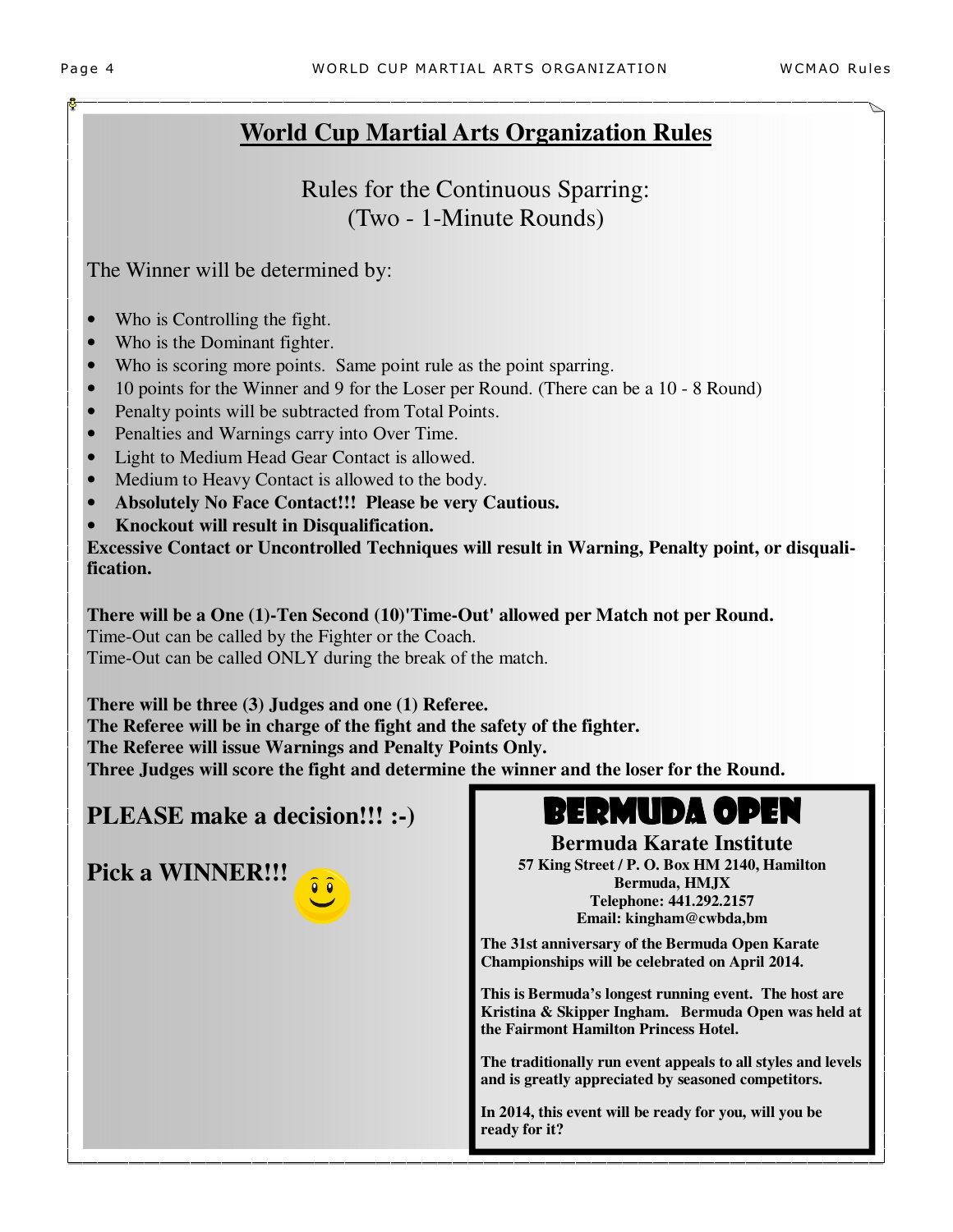*All Sparring Competitors Must Wear Approved Protective gears:* 

### *Headgear, Footgear, Handgear, Mouthpiece and Groin Protector (Male Only). \*NO EXCEPTIONS!*

*17 & Younger Competitors: Chest Protector & Face Shield are also REQUIRED!* 

Light Headgear Contact is Allowed in all divisions.

**Not Allowed: Face Contact (**except in Adult Black Belts).

#### **Not Allowed:** *Groin techniques!*

#### **\*WE RESERVE THE RIGHT TO REFUSE YOUR PARTICIPATION IN ALL MANNERS AND THE RIGHT TO ASK YOU TO LEAVE THE TOURNAMENT.\***

#### **POINT SPARRING:**

*1 round - 2 min 2 point kicks and 1 point hand techniques. 5 points to win or the most points at the end of round.* 

#### **CONTINUOUS SPARRING:** *No face contact allowed.*

*2 rounds - 1 min. each with a 30 sec. break. 3 Judges to determine the winner. In case of a tie, 1 Extra Round to Break the Tie.* 

#### **KICKBOXING:**

Competitive Fighting Style (FCR Kickboxing Rules) **\*Boxing Gloves are Required\*** Adults: *3 - 2 Minute Rounds with 1 Minute Break. 3 Judges to Determine the Winner. In Case of a Tie, 1 Extra Round to Break the Tie. Juniors: 3 - 90 Second Rounds with 1 Minute Break. 3 Judges to Determine the Winner. In Case of a Tie, 1 Extra Round to Break the Tie.* 

#### **BREAKING**:

*5 Minute Time Limit includes Set-Up and Clean-Up. 10 Minutes in Extreme Breaking Divisions.*  **Not Allowed:** *Fire or Glass Breaks! Each Competitor Must Supply Own Material. \**The Competitor is responsible for the Clean-Up or No Score.\*

#### **SELF-DEFENSE**:

*5 Minute Time Limit or Up to 5 Defenses.* **Not Allowed:** *Sharp or Live Weapons.* 

#### **TEAM FORMS:**

*3 Minute Time Limit. 2 to 10 People. Music is Allowed. Teams Will be Judged on: Execution, Originality, Synchronization.*

#### **TEAM WEAPONS:**

*3 Minute Time Limit. 2 to 10 People. Music is Allowed. Teams Will be Judged on: Execution, Originality, Synchronization.* 

#### **TEAM DEMONSTRATION:**

*4 Minute Time Limit. Minimum 2 People. Music and Props Allowed. Teams Will be Judged on Execution, Showmanship and Presentation.* 

#### **TEAM PAIRS:**

*3 Minute Time Limit 100% Synchronization. Music is Allowed.* 

#### **TEAM SPARRING:**

*Adults: 1 Round 90 Seconds -Total Points. No Weight Requirement. Juniors: 1 Round 90 Seconds -Total Points. See Age Requirement.* 

#### **BOPPER DIVISIONS:**

*Visit http://www.superchallengetkd.com/videos.php for video titled 'Bopper Sparring Rules Video'.*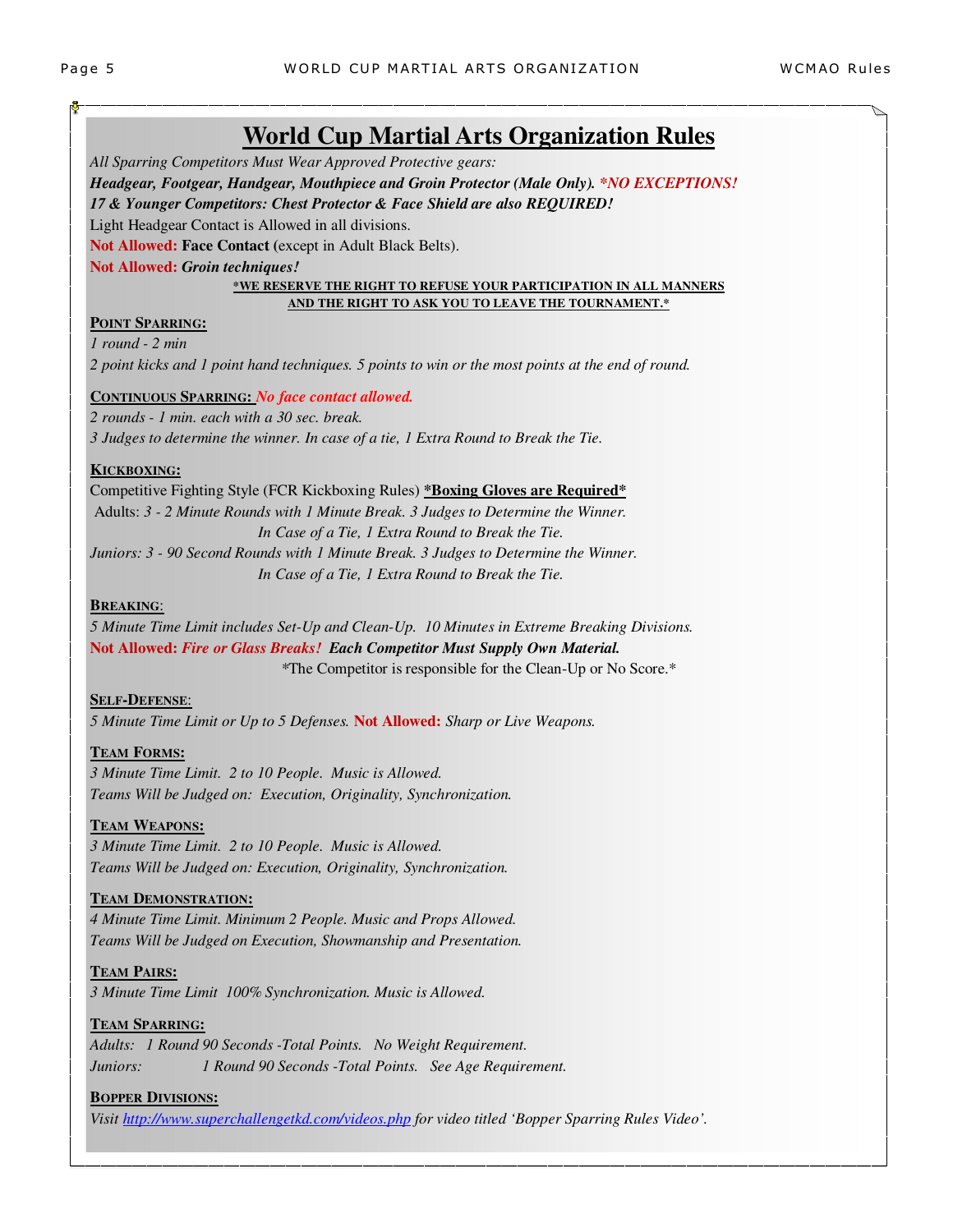**Full Contact Rules:** 

**Junior Boys & Girls:** 17 years of age & younger (1 Minute and a Half Rounds)

**Adult Men & Women:** 18 years of age & Older (all 2 minute Rounds)

**Time Limits Between Rounds** is (1 Minute for all Age Group Divisions).

**Rounds Per Divisions:** Preliminary: 2 or 3 Rounds for all Preliminary bouts for all age divisions. **Finals:** 3 Rounds for all Finals for all age divisions.

**FCR Fight Rules:** All Kicks and Punches above the Belt. Leg Kicks are **Not Allowed**. Sweeps are Legal to Forward Foot and Ankle only or if Foot & Ankle are not the Base Leg. Groin Kicks are **Not Allowed**.

Spin Back Kicks are Legal and Spin Back Fist and Spin Bottom Fist are Legal. Fouls are Accumulative up to DQ.

All Bouts will be fought on Carpet and not in a Ring, No Ropes. All out of bounds or Running out of bounds can be Ruled Fouls. Boundaries will be marked off by tape and will be followed closely. Ring Boundaries are TBA.

All Fighters will Stop on all Break Calls and Time will continue. Time will only be stopped due to Officials Time-Outs, Injuries, or Rounds.

No Improper Language or Improper Coaching, Coaches must stay in Coaching areas.

Safety First will be the Officials Feeling per Bout. Three Standing Eights per Bout will Stop the Fight Automatically. Two Standing Eight Counts per Round can call for a Stoppage by the Ref. Official.

There may be Exhibition Bouts if there are no Official Sanctioned Match-ups. All Exhibition Matches will be only Two Rounds

All Judges are Independent from the Official Referee. The Scores will be done on a 10-10, 10-9, 10-8, must System Per Round.

In Preliminary bouts, if the bouts are 2 round bouts, after two rounds the scores will be added up, if there is a tie after two rounds, a third and final round will be needed to determine the Winner to go onto the Finals or next Preliminary bouts.

What to Wear: FCR Uniform will be Long Pants, Martial Arts Pants or Kickboxing Pants, Uniform Top or T-Shirt, Tank or No Shirt is Legal. (Shorts are **Not Allowed**).

Equipment Needed: Proper Uniform (See Above), Shin Guards, Foot Pads or Ring-star Shoes (Toes must be covered), **banquet is a full Sit down formal**  Cup & Supporter for all Males, Hand Wraps, Mouth Piece, Boxing Gloves (Minimum of 10 oz. Gloves in all divisions).

**Weigh-ins Times:** Friday - starting at 3:00 pm at Hotel, (When arriving at Hotel look for Directions to Weigh-ins area).<br>Setunday, Marriag starting at 8:00 am (Sas Info fan Weigh ins Directions to ance). Saturday - Morning starting at 8:00 am (See Info for Weigh-ins Directions to area).

**Fight Times:** Officials Meeting with Fighters and Coaches starts directly after Saturday Morning Ceremonies Kickoff. Fights start time after Kick-off Ceremonies & Officials Meeting Saturday Morning. All Fights, preliminary and Finals will be completed on Saturday through out the day.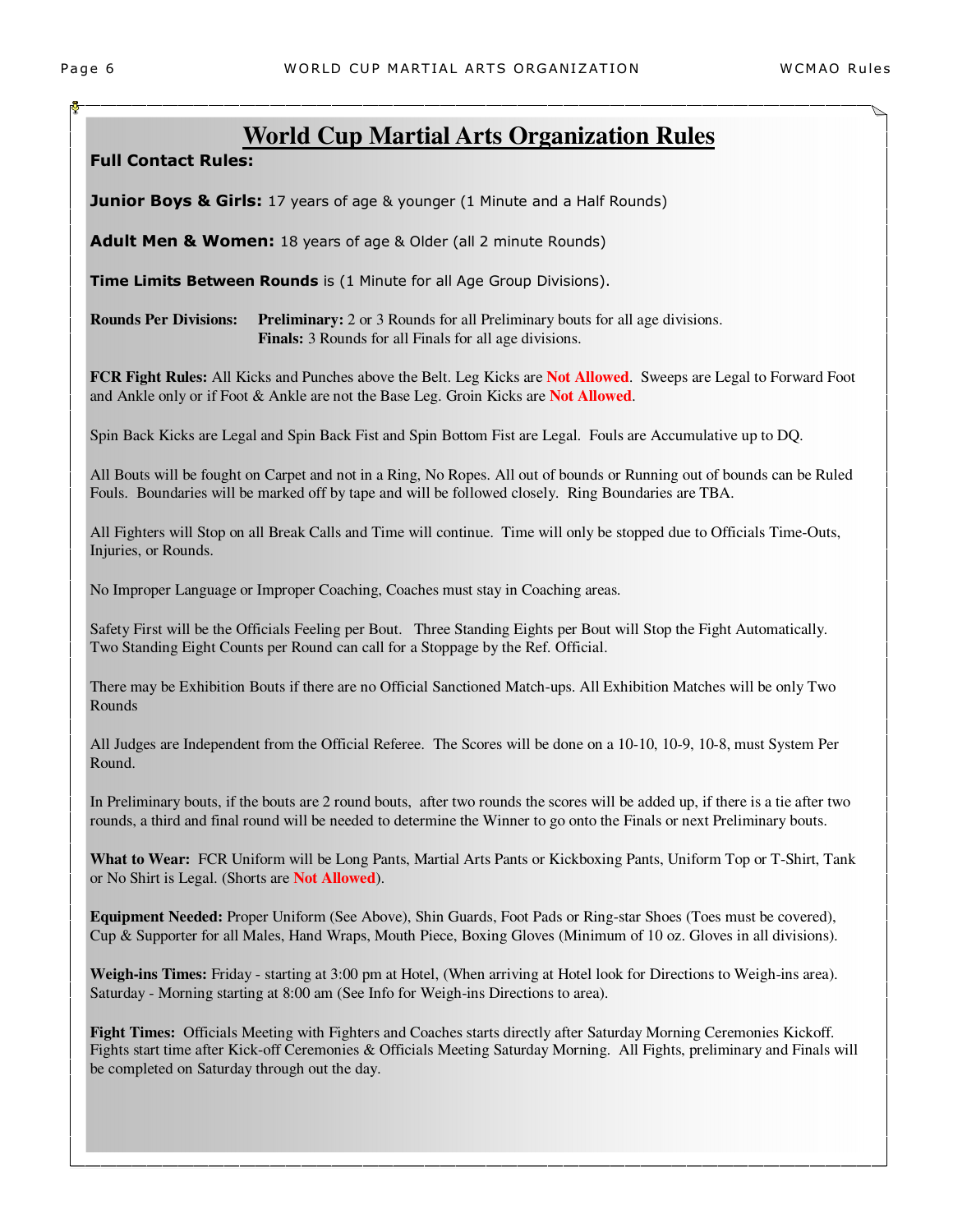**WCMAO Rules**